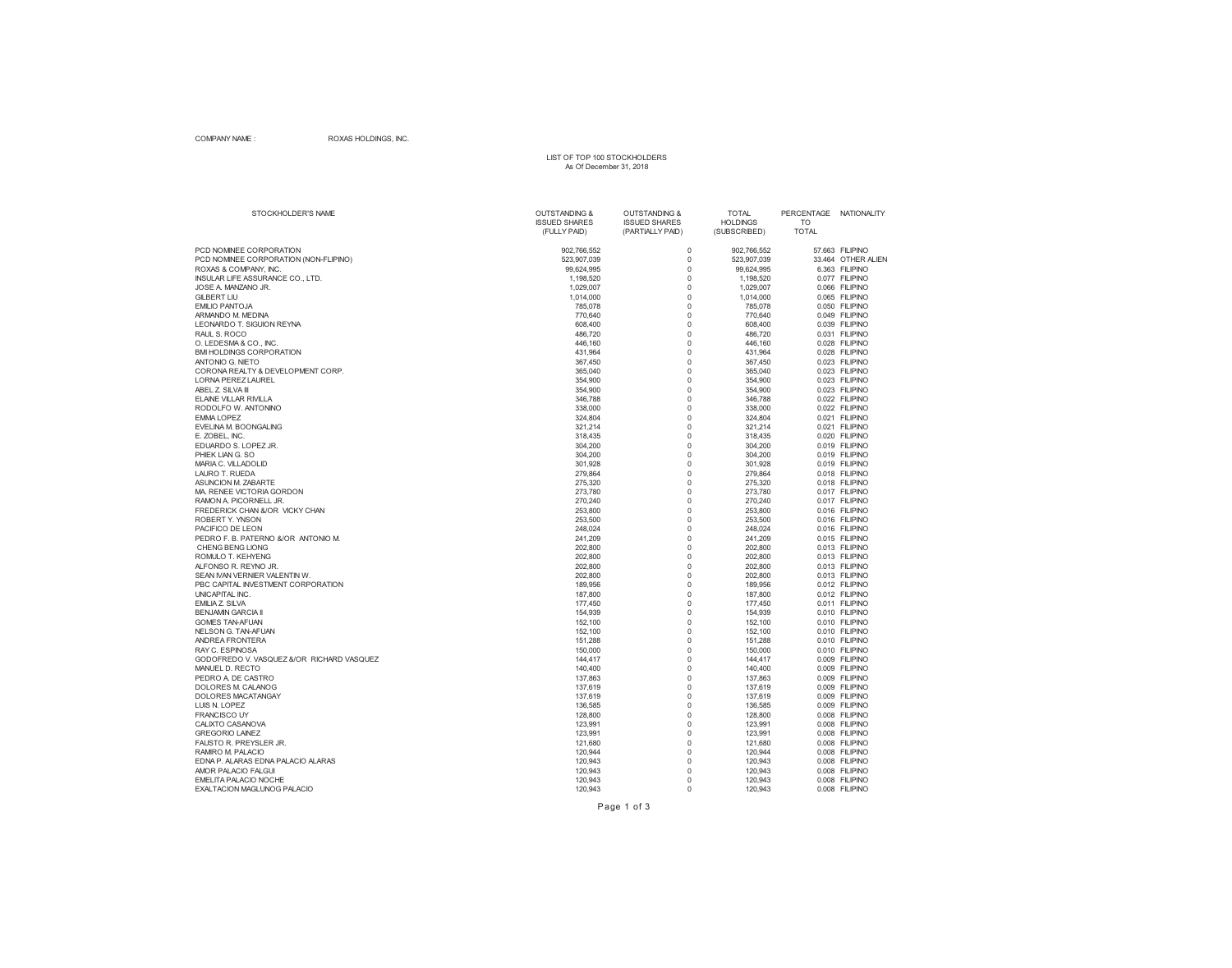### COMPANY NAME : ROXAS HOLDINGS, INC.

## LIST OF TOP 100 STOCKHOLDERS As Of December 31, 2018

| STOCKHOLDER'S NAME                      | <b>OUTSTANDING &amp;</b><br><b>ISSUED SHARES</b><br>(FULLY PAID) | <b>OUTSTANDING &amp;</b><br><b>ISSUED SHARES</b><br>(PARTIALLY PAID) | <b>TOTAL</b><br><b>HOLDINGS</b><br>(SUBSCRIBED) | PERCENTAGE<br><b>TO</b><br><b>TOTAL</b> | NATIONALITY    |
|-----------------------------------------|------------------------------------------------------------------|----------------------------------------------------------------------|-------------------------------------------------|-----------------------------------------|----------------|
| <b>GIL M. PALACIO</b>                   | 120,943                                                          | $\mathbf 0$                                                          | 120,943                                         |                                         | 0.008 FILIPINO |
| FILINVEST CAPITAL, INC.                 | 115,258                                                          | $\Omega$                                                             | 115,258                                         |                                         | 0.007 FILIPINO |
| <b>JOSE T. UNSON</b>                    | 111,589                                                          | $\Omega$                                                             | 111,589                                         |                                         | 0.007 FILIPINO |
| UCPB CAPITAL CORPORATION                | 108,000                                                          | $\Omega$                                                             | 108,000                                         |                                         | 0.007 FILIPINO |
| <b>GREGORIO C. PANGANIBAN</b>           | 105,864                                                          | $\Omega$                                                             | 105,864                                         |                                         | 0.007 FILIPINO |
| EDGARDO LORENZO &/OR JANET              | 105,768                                                          | 0                                                                    | 105,768                                         |                                         | 0.007 FILIPINO |
| PRESENTACION A. AFABLE                  | 104,928                                                          | $\Omega$                                                             | 104,928                                         |                                         | 0.007 FILIPINO |
| LAURA T. ACAMPADO                       | 104,130                                                          | $\mathbf 0$                                                          | 104,130                                         |                                         | 0.007 FILIPINO |
| LEAH T. LOPEZ                           | 104,130                                                          | $\Omega$                                                             | 104,130                                         |                                         | 0.007 FILIPINO |
| GODOFREDO G. TRAJANO, JR.               | 104,130                                                          | $\Omega$                                                             | 104,130                                         |                                         | 0.007 FILIPINO |
| <b>CARMEN MENDOZA</b>                   | 103,995                                                          | $\mathbf 0$                                                          | 103,995                                         |                                         | 0.007 FILIPINO |
| UCPB CAPITAL CORPORATION                | 103,320                                                          | $\Omega$                                                             | 103,320                                         |                                         | 0.007 FILIPINO |
| <b>TONY ANG</b>                         | 101,400                                                          | $\mathbf 0$                                                          | 101,400                                         |                                         | 0.006 FILIPINO |
| RECAREDO E. REYES &/OR LOURDES Z. REYES | 101,400                                                          | $\mathbf 0$                                                          | 101,400                                         |                                         | 0.006 FILIPINO |
| <b>JOVITA SALES</b>                     | 101,400                                                          | $\Omega$                                                             | 101,400                                         |                                         | 0.006 FILIPINO |
| ABEL Z. SILVA III                       | 101,400                                                          | $\Omega$                                                             | 101,400                                         |                                         | 0.006 FILIPINO |
| PEDRO O. TAN                            | 101,400                                                          | $\Omega$                                                             | 101,400                                         |                                         | 0.006 FILIPINO |
| JOSE R. TENGCO JR.                      | 101,400                                                          | $\mathbf 0$                                                          | 101,400                                         |                                         | 0.006 FILIPINO |
| SANTIAGO R. ELIZALDE                    | 100,000                                                          | $\Omega$                                                             | 100,000                                         |                                         | 0.006 FILIPINO |
| QUIRINO T. KEHYENG                      | 100,000                                                          | $\Omega$                                                             | 100,000                                         |                                         | 0.006 FILIPINO |
| <b>LIBORIO ANDAL</b>                    | 99,208                                                           | $\overline{0}$                                                       | 99,208                                          |                                         | 0.006 FILIPINO |
| SONIA MARIE T. NG                       | 97,344                                                           | $\Omega$                                                             | 97,344                                          |                                         | 0.006 FILIPINO |
| MARCELINA DE FAGARA                     | 96,086                                                           | $\Omega$                                                             | 96,086                                          |                                         | 0.006 FILIPINO |
| <b>FELICISIMA PANGANIBAN</b>            | 96,036                                                           | $\Omega$                                                             | 96,036                                          |                                         | 0.006 FILIPINO |
| RAFAEL A. FRANCISCO                     | 94,402                                                           | $\mathbf 0$                                                          | 94,402                                          |                                         | 0.006 FILIPINO |
| CARMITA TABAQUERO                       | 92,679                                                           | $\Omega$                                                             | 92,679                                          |                                         | 0.006 FILIPINO |
| <b>FRANCISCO VILLAFRIA</b>              | 91.827                                                           | $\Omega$                                                             | 91.827                                          |                                         | 0.006 FILIPINO |
| AMBROCIO EVANGELISTA &/OR AMALIA        | 90,854                                                           | $\mathbf 0$                                                          | 90,854                                          |                                         | 0.006 FILIPINO |
| ROGELIO ARNIGO                          | 90,840                                                           | $\Omega$                                                             | 90,840                                          |                                         | 0.006 FILIPINO |
| CANDELARIA MAGSINO                      | 89,271                                                           | $\Omega$                                                             | 89,271                                          |                                         | 0.006 FILIPINO |
| MELCHOR A. LAYSON                       | 88,000                                                           | $\Omega$                                                             | 88,000                                          |                                         | 0.006 FILIPINO |
| RAMON G. TRAJANO                        | 86,775                                                           | $\Omega$                                                             | 86,775                                          |                                         | 0.006 FILIPINO |
| FERNANDO STA. CRUZ                      | 86,352                                                           | $\Omega$                                                             | 86,352                                          |                                         | 0.006 FILIPINO |
| URBANCORP INVESTMENT. INC.              | 86.112                                                           | $\Omega$                                                             | 86.112                                          |                                         | 0.006 FILIPINO |
| ROSARIO G. ABRAHAM                      | 85,176                                                           | $\mathbf 0$                                                          | 85,176                                          |                                         | 0.005 FILIPINO |
| KATHERINE G. DE GUZMAN                  | 85,176                                                           | $\overline{0}$                                                       | 85,176                                          |                                         | 0.005 FILIPINO |
| <b>CLARITA GONZALES RUFFY</b>           | 84,141                                                           | $\Omega$                                                             | 84,141                                          |                                         | 0.005 FILIPINO |
| TOMAS T. GO                             | 82,800                                                           | $\Omega$                                                             | 82,800                                          |                                         | 0.005 FILIPINO |
| FELIPE L. GOZON                         | 81,120                                                           | $\Omega$                                                             | 81,120                                          |                                         | 0.005 FILIPINO |
| <b>MIGUEL NIETO</b>                     | 81,120                                                           | $\Omega$                                                             | 81,120                                          |                                         | 0.005 FILIPINO |
| MARIANO K. TAN                          | 81,120                                                           | $\Omega$                                                             | 81,120                                          |                                         | 0.005 FILIPINO |
| <b>TERESITA NERA</b>                    | 78,686                                                           | $\mathbf 0$                                                          | 78,686                                          |                                         | 0.005 FILIPINO |
| TERESITA V. GANA                        | 78,000                                                           | $\Omega$                                                             | 78,000                                          |                                         | 0.005 FILIPINO |
| <b>BENJAMIN R. MEDRANO</b>              | 78,000                                                           | $\Omega$                                                             | 78,000                                          |                                         | 0.005 FILIPINO |
| NICOLAS DIMAANO                         | 77,388                                                           | $\Omega$                                                             | 77,388                                          |                                         | 0.005 FILIPINO |
| <b>JUANITO REYES</b>                    | 77,388                                                           | $\Omega$                                                             | 77,388                                          |                                         | 0.005 FILIPINO |
| <b>AMORITA VILLEGAS</b>                 | 77,388                                                           | $\mathbf 0$                                                          | 77,388                                          |                                         | 0.005 FILIPINO |
| FLORENTINO E. SANTOS JR.                | 77,220                                                           | $\Omega$                                                             | 77,220                                          |                                         | 0.005 FILIPINO |
| ARCADIO T. STA. CRUZ                    | 73,616                                                           | $\mathbf 0$                                                          | 73,616                                          |                                         | 0.005 FILIPINO |
| JJL AGRICULTURAL CORP.                  | 70,980                                                           | $\Omega$                                                             | 70,980                                          |                                         | 0.005 FILIPINO |
| REGINA CAPITAL DEV. CORP. 000351        | 70,000                                                           | $\Omega$                                                             | 70,000                                          |                                         | 0.004 FILIPINO |
| MARIA R. PEDRAZA                        | 69,397                                                           | $\mathbf 0$                                                          | 69,397                                          |                                         | 0.004 FILIPINO |
| <b>TERESITAD. SUI</b>                   | 68,952                                                           | $\mathbf 0$                                                          | 68,952                                          |                                         | 0.004 FILIPINO |
| ANGELES CARAIG                          | 68,708                                                           | $\mathbf 0$                                                          | 68,708                                          |                                         | 0.004 FILIPINO |
| <b>FILOMENA MAGSINO</b>                 | 68,708                                                           | $\Omega$                                                             | 68,708                                          |                                         | 0.004 FILIPINO |
| FILINVEST CAPITAL, INC.                 | 67,600                                                           | $\Omega$                                                             | 67,600                                          |                                         | 0.004 FILIPINO |
| YASMIN P. GUERRERO                      | 66,981                                                           | $\Omega$                                                             | 66,981                                          |                                         | 0.004 FILIPINO |
| RAFAEL C. PALACIO, JR.                  | 66,981                                                           | $\Omega$                                                             | 66,981                                          |                                         | 0.004 FILIPINO |
| MARIEPAZ L. BARCELON                    | 66,924                                                           | $\Omega$                                                             | 66,924                                          |                                         | 0.004 FILIPINO |

Page 2 of 3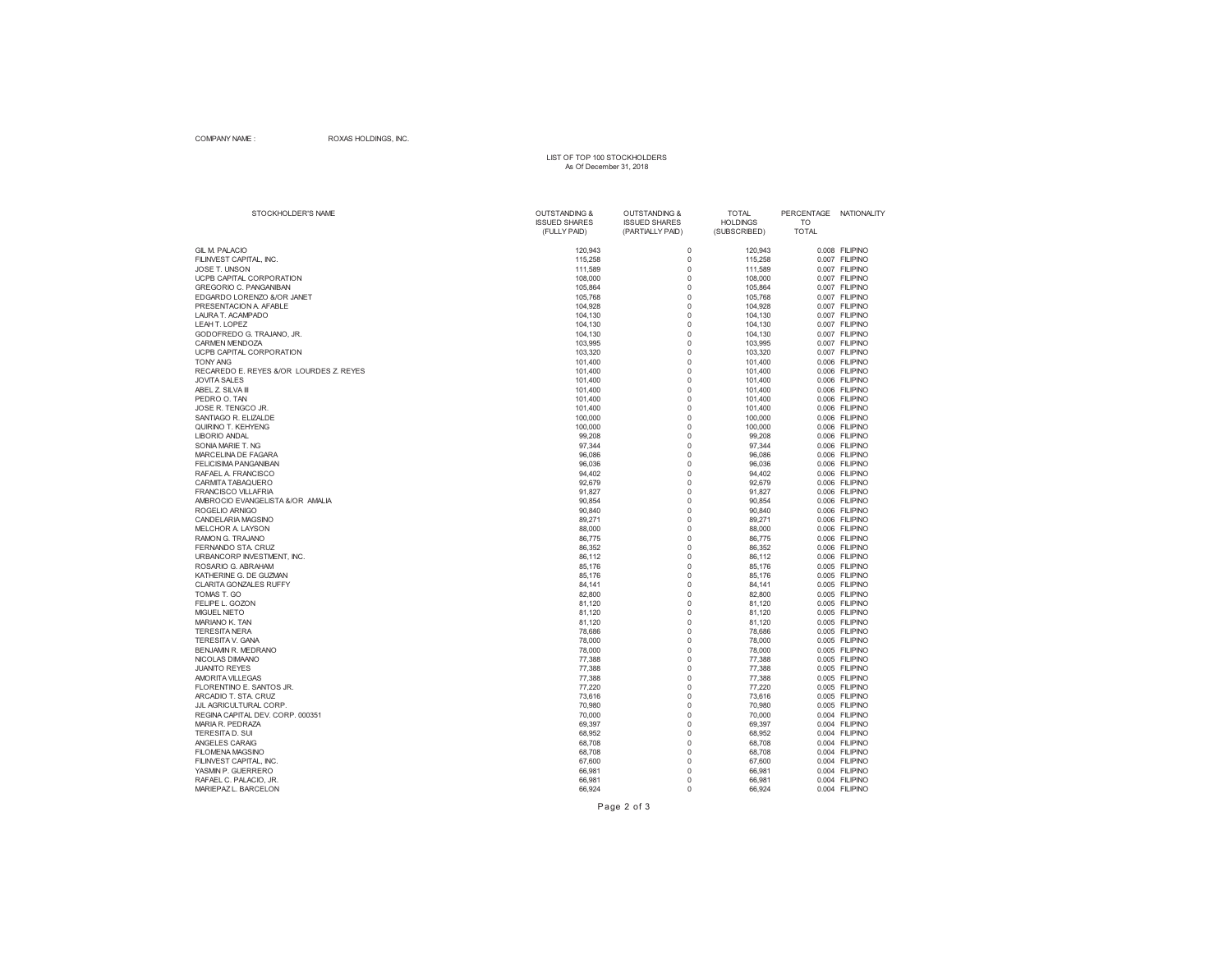### COMPANY NAME : ROXAS HOLDINGS, INC.

# LIST OF TOP 100 STOCKHOLDERS As Of December 31, 2018

| STOCKHOLDER'S NAME        | <b>OUTSTANDING &amp;</b><br><b>ISSUED SHARES</b><br>(FULLY PAID) | <b>OUTSTANDING &amp;</b><br><b>ISSUED SHARES</b><br>(PARTIALLY PAID) | <b>TOTAL</b><br><b>HOLDINGS</b><br>(SUBSCRIBED) | <b>PERCENTAGE</b><br>TO<br><b>TOTAL</b> | <b>NATIONALITY</b> |
|---------------------------|------------------------------------------------------------------|----------------------------------------------------------------------|-------------------------------------------------|-----------------------------------------|--------------------|
| PHILIP VILLADOLID         | 66,660                                                           | $\Omega$                                                             | 66,660                                          |                                         | 0.004 FILIPINO     |
| CORAZON R. RAMOS          | 66,558                                                           | $\Omega$                                                             | 66,558                                          |                                         | 0.004 FILIPINO     |
| <b>FRANCISCO R. PEREZ</b> | 66,112                                                           |                                                                      | 66,112                                          |                                         | 0.004 FILIPINO     |
| ERNESTA R. VILLADOLID     | 65,138                                                           | $\Omega$                                                             | 65,138                                          |                                         | 0.004 FILIPINO     |
| <b>RUBEN Z. SAMONTE</b>   | 64,896                                                           |                                                                      | 64,896                                          |                                         | 0.004 FILIPINO     |
| <b>IRENO O. SISON</b>     | 62,502                                                           | $\Omega$                                                             | 62,502                                          |                                         | 0.004 FILIPINO     |
| ROSARIO SISON             | 62,502                                                           | 0                                                                    | 62,502                                          | 0.004                                   | <b>FILIPINO</b>    |
| MARK TOM Q. MULINGBAYAN   | 62,400                                                           |                                                                      | 62,400                                          |                                         | 0.004 FILIPINO     |
| NIEVES AREVALO            | 61,975                                                           |                                                                      | 61,975                                          |                                         | 0.004 FILIPINO     |
| ALFREDO L. JONSON         | 61,975                                                           |                                                                      | 61,975                                          |                                         | 0.004 FILIPINO     |
| MANUEL VELEZ PANGILINAN   | 61,547                                                           | $\Omega$                                                             | 61,547                                          |                                         | 0.004 FILIPINO     |
| SUNDAY LAVIN, JR.         | 60,996                                                           | 0                                                                    | 60,996                                          | 0.004                                   | <b>FILIPINO</b>    |
| GRAND TOTAL (130)         | 549,264,257                                                      |                                                                      | 1,549,264,257                                   |                                         |                    |

**THIS IS A COMPUTER GENERATED REPORT AND IF ISSUED WITHOUT ALTERATION, DOES NOT REQUIRE ANY SIGNATURE.**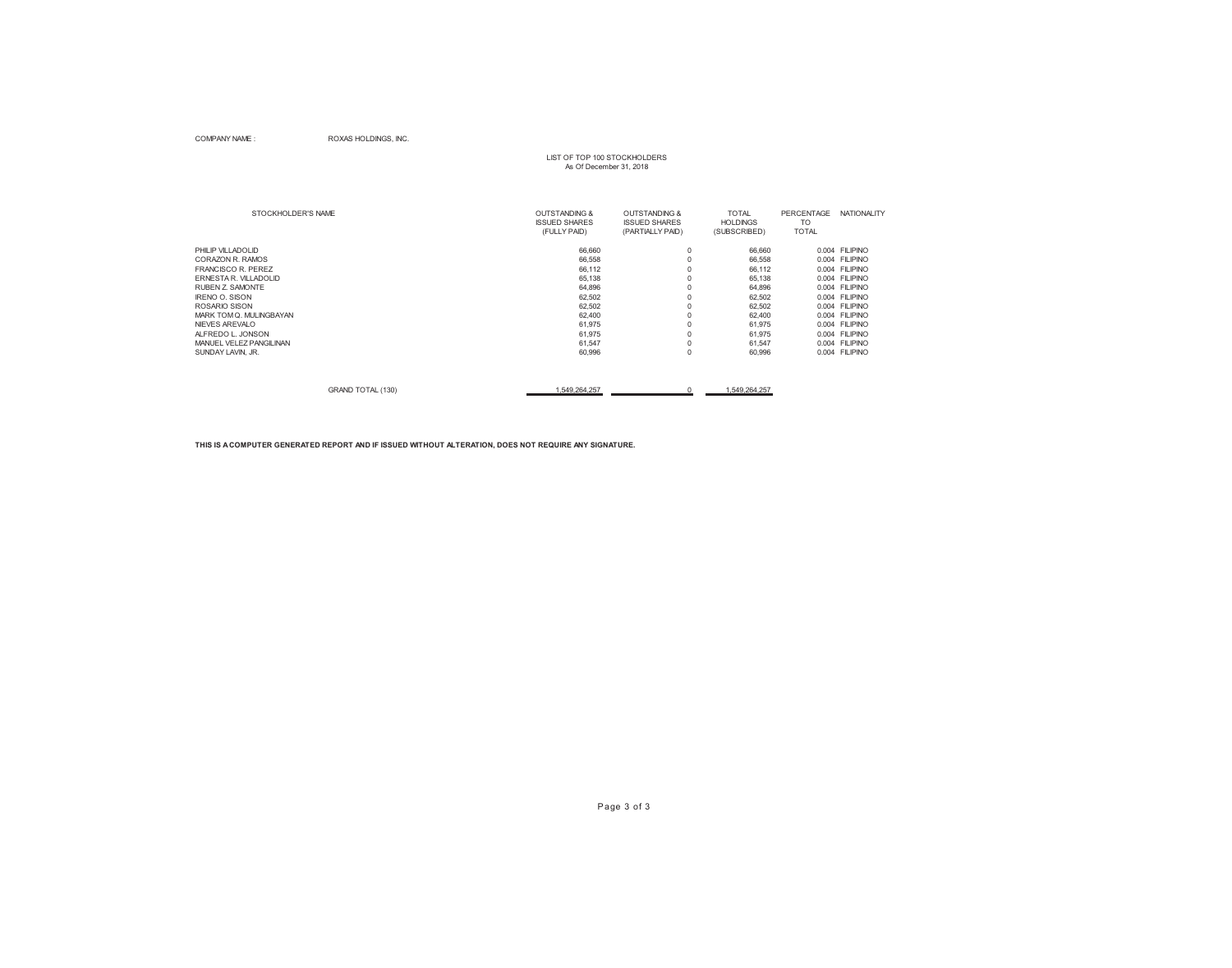### **OUTSTANDING BALANCES FOR A SPECIFIC COMPANY**

Company Code - ROX000000000

| Business Date: December 28, 2018                              |                 |
|---------------------------------------------------------------|-----------------|
| <b>BPNAME</b>                                                 | <b>HOLDINGS</b> |
| FIRST METRO SECURITIES BROKERAGE CORP.                        | 974,385,600     |
| MAYBANK ATR KIM ENG SECURITIES, INC.                          | 304,291,030     |
| <b>RCBC SECURITIES, INC.</b>                                  | 73,838,661      |
| THE HONGKONG AND SHANGHAI BANKING CORP. LTD. - CLIENTS' ACCT. | 14,255,998      |
| <b>BDO SECURITIES CORPORATION</b>                             | 8,417,208       |
| <b>RCBC TRUST &amp; INVESTMENT DIVISION</b>                   | 6,762,410       |
| <b>SB EQUITIES, INC.</b>                                      | 6,538,994       |
| <b>ASTRA SECURITIES CORPORATION</b>                           | 5,276,800       |
| PAPA SECURITIES CORPORATION                                   | 4,303,702       |
| <b>STRATEGIC EQUITIES CORP.</b>                               | 4,073,442       |
| COL Financial Group, Inc.                                     | 3,121,361       |
| <b>BPI SECURITIES CORPORATION</b>                             | 2,953,811       |
| VALUE QUEST SECURITIES CORPORATION                            | 2,245,000       |
| UNICAPITAL SECURITIES INC.                                    | 2,224,509       |
| E. CHUA CHIACO SECURITIES, INC.                               | 1,656,208       |
| PHILSTOCKS FINANCIAL INC                                      | 928,969         |
| <b>ABACUS SECURITIES CORPORATION</b>                          | 910,845         |
| <b>HDI SECURITIES, INC.</b>                                   | 858,685         |
| EASTERN SECURITIES DEVELOPMENT CORPORATION                    | 815,768         |
| TANSENGCO & CO., INC.                                         | 716,315         |
| <b>EVERGREEN STOCK BROKERAGE &amp; SEC., INC.</b>             | 689,671         |
| G.D. TAN & COMPANY, INC.                                      | 540,000         |
| WEALTH SECURITIES, INC.                                       | 532,017         |
| TOWER SECURITIES, INC.                                        | 510,334         |
| R. COYIUTO SECURITIES, INC.                                   | 403,428         |
| PREMIUM SECURITIES, INC.                                      | 401,859         |
| REGINA CAPITAL DEVELOPMENT CORPORATION                        | 342,719         |
| <b>BDO NOMURA SECURITIES INC</b>                              | 260,734         |
| Foreign Ownership Monitoring Report -                         | 257,225         |
| AP SECURITIES INCORPORATED                                    | 243,198         |
| MANDARIN SECURITIES CORPORATION                               | 215,796         |
| SUMMIT SECURITIES, INC.                                       | 197,583         |
| <b>GUILD SECURITIES, INC.</b>                                 | 188,014         |
| QUALITY INVESTMENTS & SECURITIES CORPORATION                  | 186,778         |
| CAMPOS, LANUZA & COMPANY, INC.                                | 185,909         |
| R. S. LIM & CO., INC.                                         | 170,334         |
| WESTLINK GLOBAL EQUITIES, INC.                                | 170,306         |
| IGC SECURITIES INC.                                           | 144,576         |
| PNB SECURITIES, INC.                                          | 142,698         |
| <b>CITISECURITIES, INC.</b>                                   | 141,390         |
| SOLAR SECURITIES, INC.                                        | 134,593         |
| LOPEZ, LOCSIN, LEDESMA & CO., INC.                            | 130,080         |
| DEUTSCHE REGIS PARTNERS, INC.                                 | 128,120         |
| AB CAPITAL SECURITIES, INC.                                   | 121,448         |
| CHINA BANK SECURITIES CORPORATION                             | 120,000         |
| <b>INVESTORS SECURITIES, INC.</b>                             | 109,500         |
| TRITON SECURITIES CORP.                                       | 95,344          |
| A & A SECURITIES, INC.                                        | 81,848          |
| PHILIPPINE EQUITY PARTNERS, INC.                              | 78,977          |
| B. H. CHUA SECURITIES CORPORATION                             | 68,792          |
| F. YAP SECURITIES, INC.                                       | 67,694          |
| DAVID GO SECURITIES CORP.                                     | 67,252          |
| LUYS SECURITIES COMPANY, INC.                                 | 62,309          |
| <b>JSG SECURITIES, INC.</b>                                   | 60,560          |
| DIVERSIFIED SECURITIES, INC.                                  | 55,000          |
| FIRST ORIENT SECURITIES, INC.                                 | 53,800          |
| YAO & ZIALCITA, INC.                                          | 51,000          |